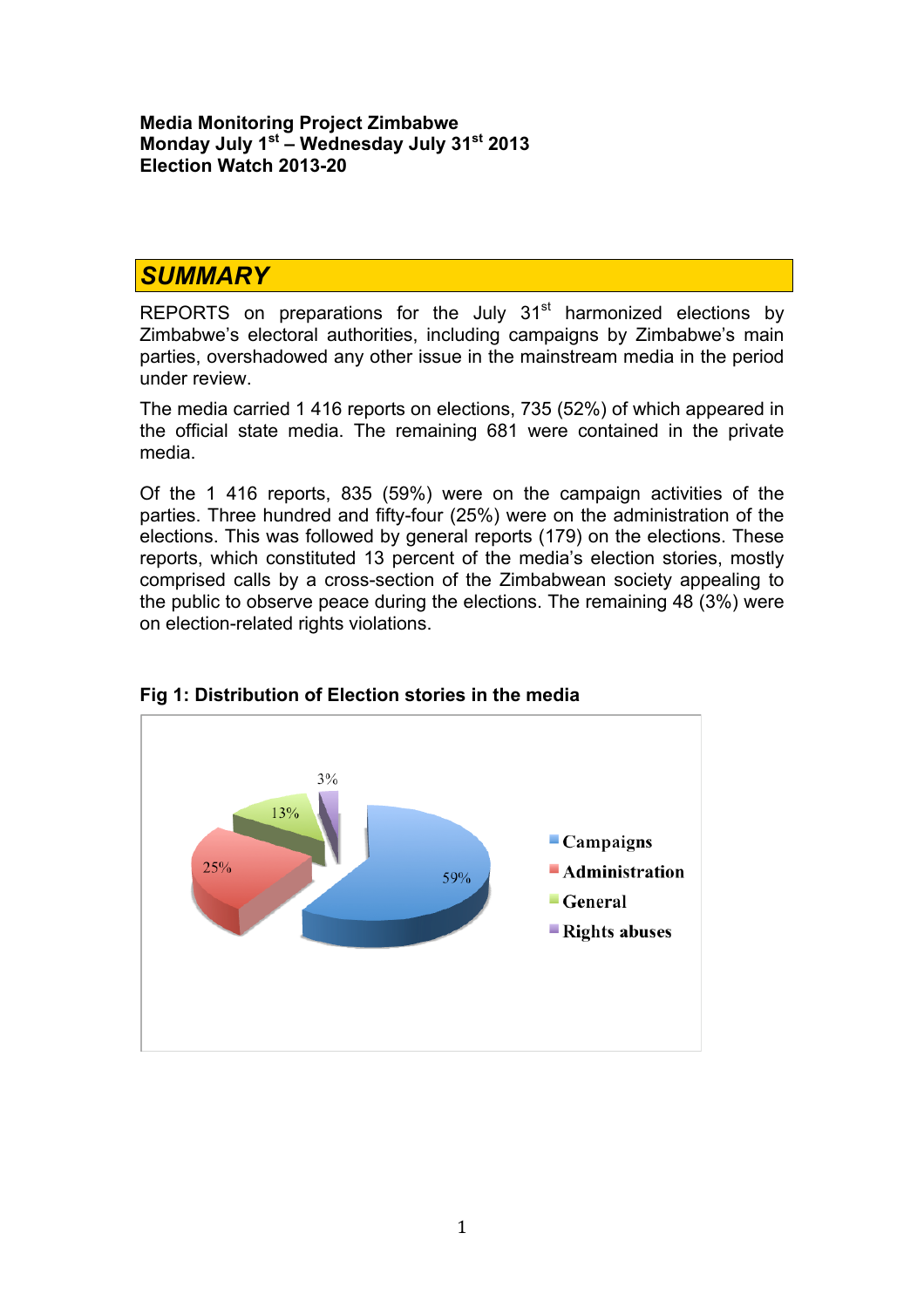## *PARTY CAMPAIGN ACTIVITIES*

# **State media denigrates MDC-T and the West**

THE government-controlled state media fulfilled their role as the propaganda arm of ZANU PF by giving widespread and favourable publicity to the party's campaign activities at the expense of other parties in violation of domestic and international regulations governing the media's coverage of elections.

Of the 436 stories these media carried on party activities and campaigns, 278 (64%) were on the activities of President Mugabe and his ZANU PF party. One hundred and twenty-six (29%) were on the MDC-T and its leader, Morgan Tsvangirai. Fifteen (3%) were on the other MDC formation led by Industry Minister Welshman Ncube. The remaining 17 (4%) were on small parties. These included Dumiso Dabengwa's ZAPU; the Zimbabwe Development Party, led by Kisinoti Mukwazhe; Simba Makoni's Mavambo/Kusile; Ndonga; and the newly formed United Movement for Democracy. Fig 2 illustrates this.



#### **Fig 2: Distribution of Campaign stories in the official media**

Of the 278 stories the State-run media carried on ZANU PF, 253 (91%) were positive. The remaining 25 (9%) were neutral.

One hundred and twelve (89%) of the 126 stories on the MDC-T were negative, while 14 (11%) were neutral.

Six (40%) of the 15 reports on the MDC-N were neutral, while five (33%) were negative. The remaining four (27%) were positive.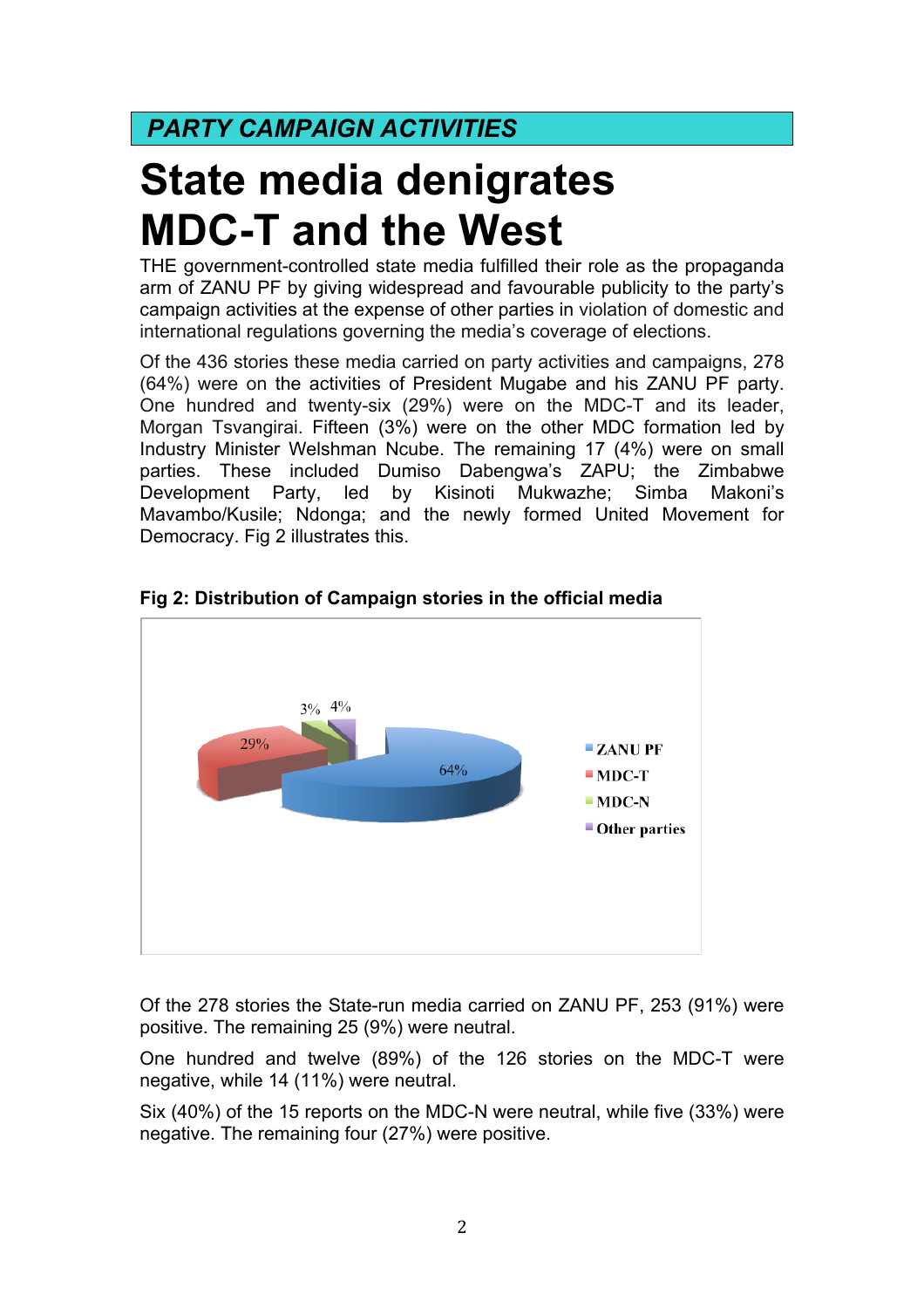Nine (53%) of the 17 reports on other parties were positive, while four (24%) were negative. The remaining four were neutral.

The neutral reports on the MDC-N and other parties were about the parties' direct campaign activities. Notably, these parties, particularly the ZDP and UMD, received positive publicity when they were reported expressing support for Mugabe and his party, or castigating Tsvangirai and his party for, among other issues, *"corruption"*, exhibiting *"dictatorial tendencies"*, and *"lacking policy direction"*. But these parties, especially Ndonga and Mavambo/Kusile, were attacked when they were reported expressing support for Tsvangirai and his party. Fig. 3 illustrates this.



**Fig 3: Qualitative analysis of the campaign stories**

The state media reported Mugabe and ZANU PF as having effective and lasting solutions for Zimbabwe's problems, citing the land and indigenization programmes, and hailed their stance against perceived Western imperialism.

Apart from praising Mugabe and ZANU PF, the state media denigrated ZANU PF's opponents, in particular Tsvangirai and his party.

This was illustrated in both their news reports and editorial pieces.

For example, in a second news report on Mugabe's rally at Mucheke Stadium in Masvingo, where the ZANU PF leader claimed his party had done the most to promote women's interests, *The Herald* (26/7) seized the opportunity to remind its readers of the MDC-T leader's questionable morality.

And, of course, neither the state newspapers nor the state broadcaster's television and radio bulletins missed an opportunity to magnify the attacks and criticism levelled against ZANU PF's political adversaries by the party's presidential candidate, his wife and senior officials.

In one such case, *The Herald's* front-page splash on Mugabe's star rally at Mucheke Stadium (26/7), reported Mugabe taking a swipe at the MDC-T for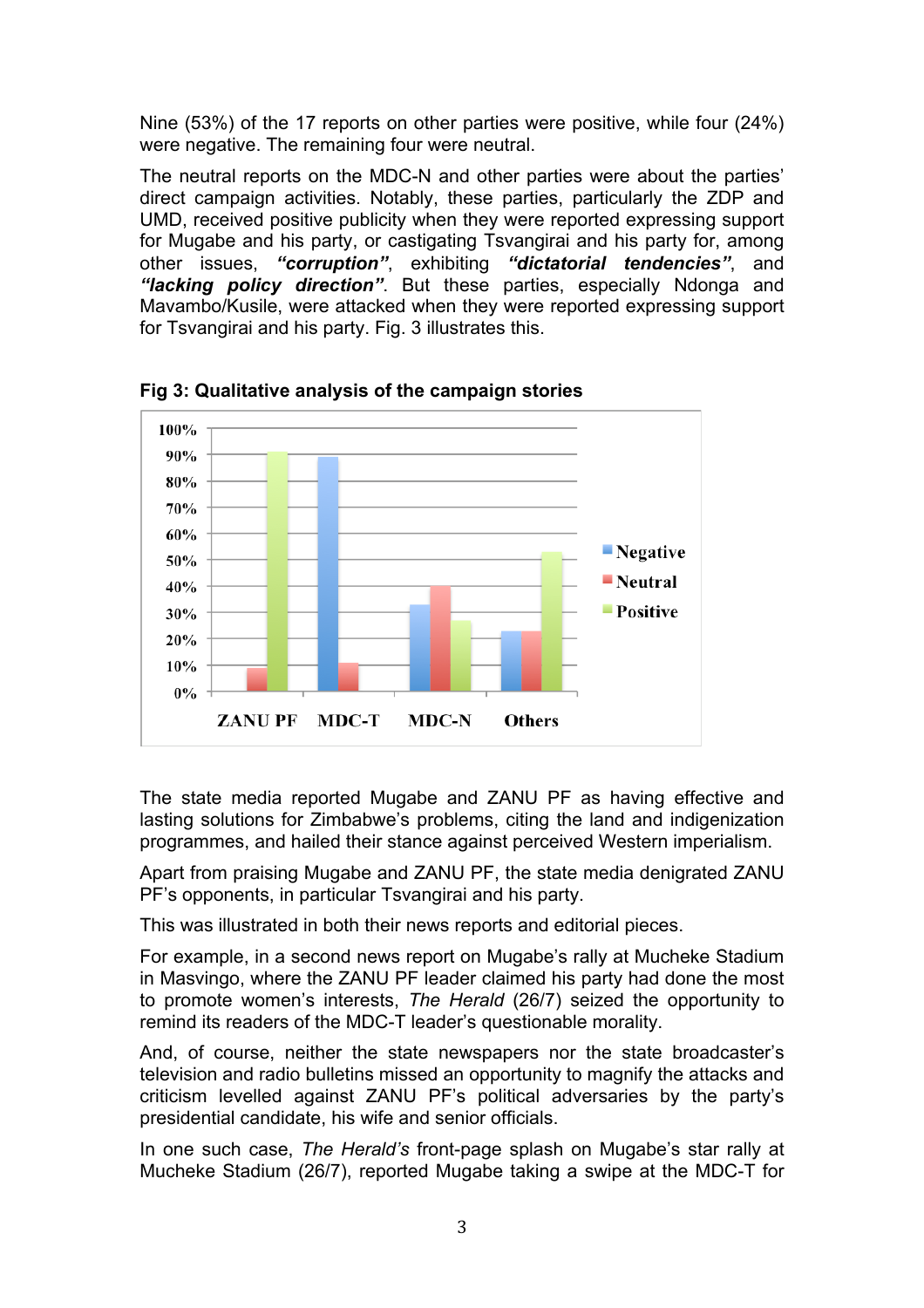being the *"brainchild of the British"* that didn't have any ideas of its own.

Earlier, *The Herald* (16/7) reported Mugabe *"blasting"* the MDC formations at his rally in Marondera for petitioning the AU to push for a poll delay after their unsuccessful attempt to have SADC call for its postponement.

At the same event the paper gave wide publicity to Mugabe's wife, Grace, and senior party officials, such as Sydney Sekeramayi and Ray Kaukonde, also addressing supporters, extolling the President as a *"God fearing"* and *"selfless leader"* (*The Herald*, 16 & 18/7).

The government media's inequitable coverage of the political parties' campaign activities not only violates regional principles and protocols on providing fair and unbiased coverage of all contesting parties, but it also contradicts Section 160J of the Electoral Amendment Act, which guides the media's conduct in covering elections.

Although the State-run media also covered the activities of ZANU PF's opponents, this was mostly hostile.

For example, in its reports on MDC-T rallies in Kariba and Karoi, *The Herald* (15/7) presented Tsvangirai and his party as *"inconsistent", "confused"* and on the verge of collapse due to *"divisions"* and *"defections".*

The official media also repeatedly portrayed the MDC-T as collaborating with their alleged *"Western masters"* to sabotage the country's progress, especially economic empowerment programmes.

For example, instead of giving fair details of Tsvangirai's speech at his Gokwe rally, *The Herald* (18/7) seized the opportunity to accuse Tsvangirai of making an *"incredible somersault"* when he stated that his party was ready for the elections, when, up until then he had been arguing for its postponement. The unprofessional editorial comment in the intro of the news story claimed his statement *"will shock even his handlers from Western countries"*.

In another case, *The Sunday Mail's* report on the MDC-T's White City Stadium rally in Bulawayo was characterized by editorial intrusions attempting to discredit the MDC-T (21/7). Instead of reporting on what was said at the rally, the weekly claimed that *"MDC-T yesterday all but admitted that it was behind the economic strangulation of Zimbabwe"* without substantiating this claim. The paper's opinion pieces and editorials further attempted to ridicule the MDC-T, as reflected in an opinion piece entitled, *"Tsvangirai's miracle money from imaginary friends"*.

While the private media's political sentiments clearly lay with the MDC-T as illustrated by their pre-election editorial comments, the biggest difference from the state media was the fact that they were significantly more balanced in their coverage of the political parties' activities and campaigns.

Even their analysis and opinion pieces were more about rational criticism of a political system rather than personality assassination and specious allegations that characterized the state media's reports of ZANU PF's opponents. Only the *Daily News* indulged in this form of criticism and allowed editorial intrusions into its news columns, though this by far lacked the intensity and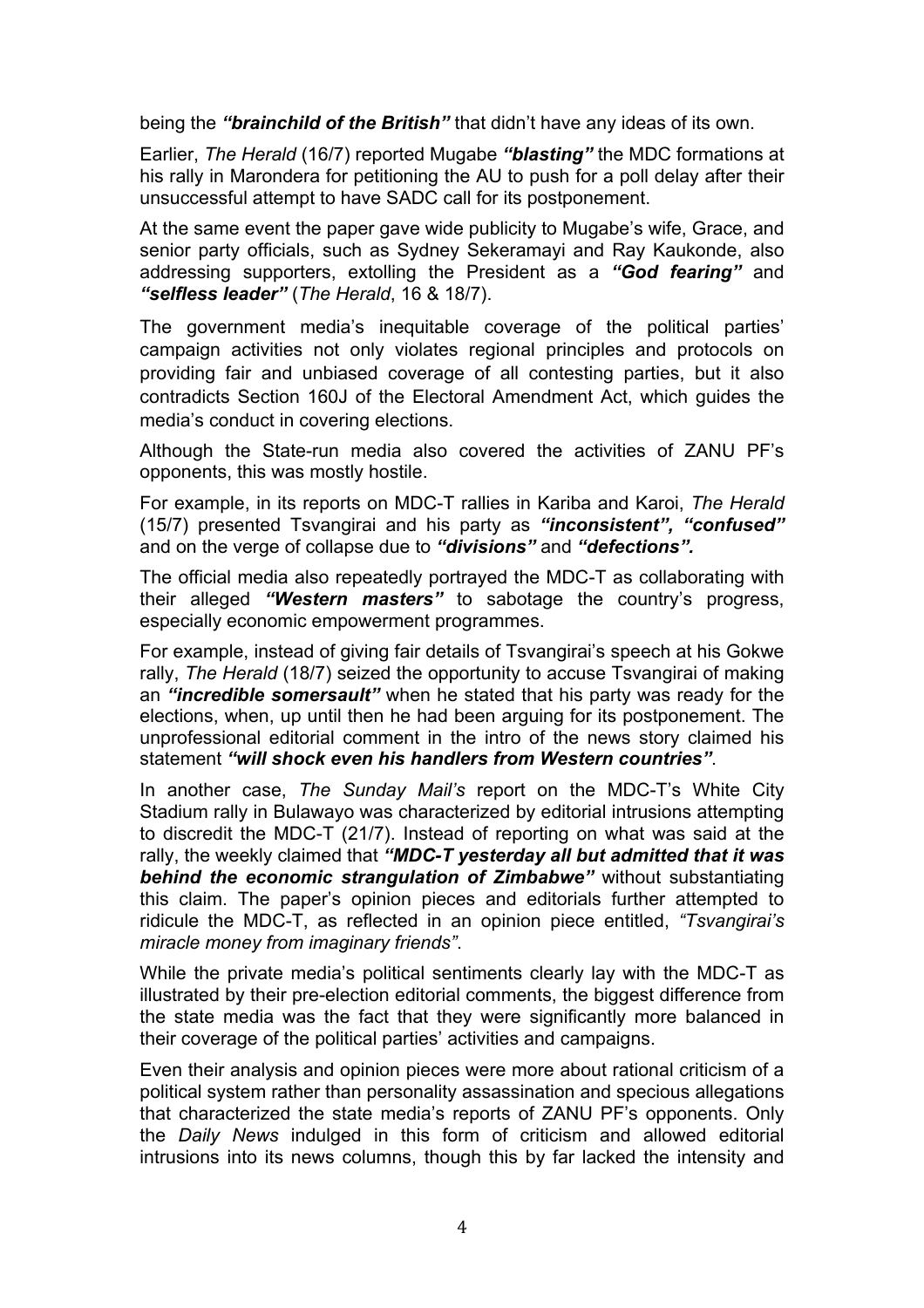"dedication to duty" displayed by the state media in defending a political party at the expense of the truth and accuracy.

They also carried more impartial information collectively about the smaller political parties and their candidates than the state media, whose duty it is to report fairly, accurately and completely on all facets of Zimbabwe's political dynamics.

### *ELECTION ADMINISTRATION*

## **It's all sunshine and roses for ZEC**

REPORTS on the chaos and confusion that characterized the two-day special voting exercise for members of the security forces and civil servants; allegations of ZANU PF attempts to rig the July  $31<sup>st</sup>$  vote with the help of a shadowy Israeli company; updates on the Zimbabwe Electoral Commission's preparations; and debate over its readiness to conduct the elections, formed the highlights of the media's coverage of the administration of the elections.

The state media presented a picture that all was well with regard to ZEC's election preparations, while censoring or discrediting those expressing reservations over its electoral preparations. These included the MDC-T, the Zimbabwe Election Support Network (ZESN) and other CSOs, as well as some political analysts and sections of the international community.

Although the state media prominently reported the problems that characterized ZEC's special voting process, including delays in the opening of polling stations and shortages of ballot papers, they suppressed the extent of the problem. Neither did it view the troubles as an indictment on ZEC's ability to conduct a credible vote on July 31<sup>st</sup>.

ZTV (14 & 15/7, 8pm) and *The Herald* (15/7) mostly relied on comments by ZEC officials who attributed the problems, especially the late printing of ballots, on the filing of cases by some losing candidates – mainly from the MDC formations – contesting the results of the Nomination Court.

As a result, a day before the special voting started on July  $13<sup>th</sup>$ , the commission was reportedly still not clear which candidates to put on the ballot papers.

The state media reported that while voting started on time at most polling stations in Harare, interruptions in the delivery of additional ballot material in the afternoon affected the smooth flow of the process (ZTV, 15 & 16/7, 8pm and *The Herald*, 16/17). These logistical challenges resulted in voters leaving the polling stations before casting their votes, the official media reported.

But instead of presenting a balanced perspective to these problems, the official state media used known ZANU PF sympathisers and "insiders" to accuse the MDC-T for the chaos, basing its claims on unsubstantiated allegations.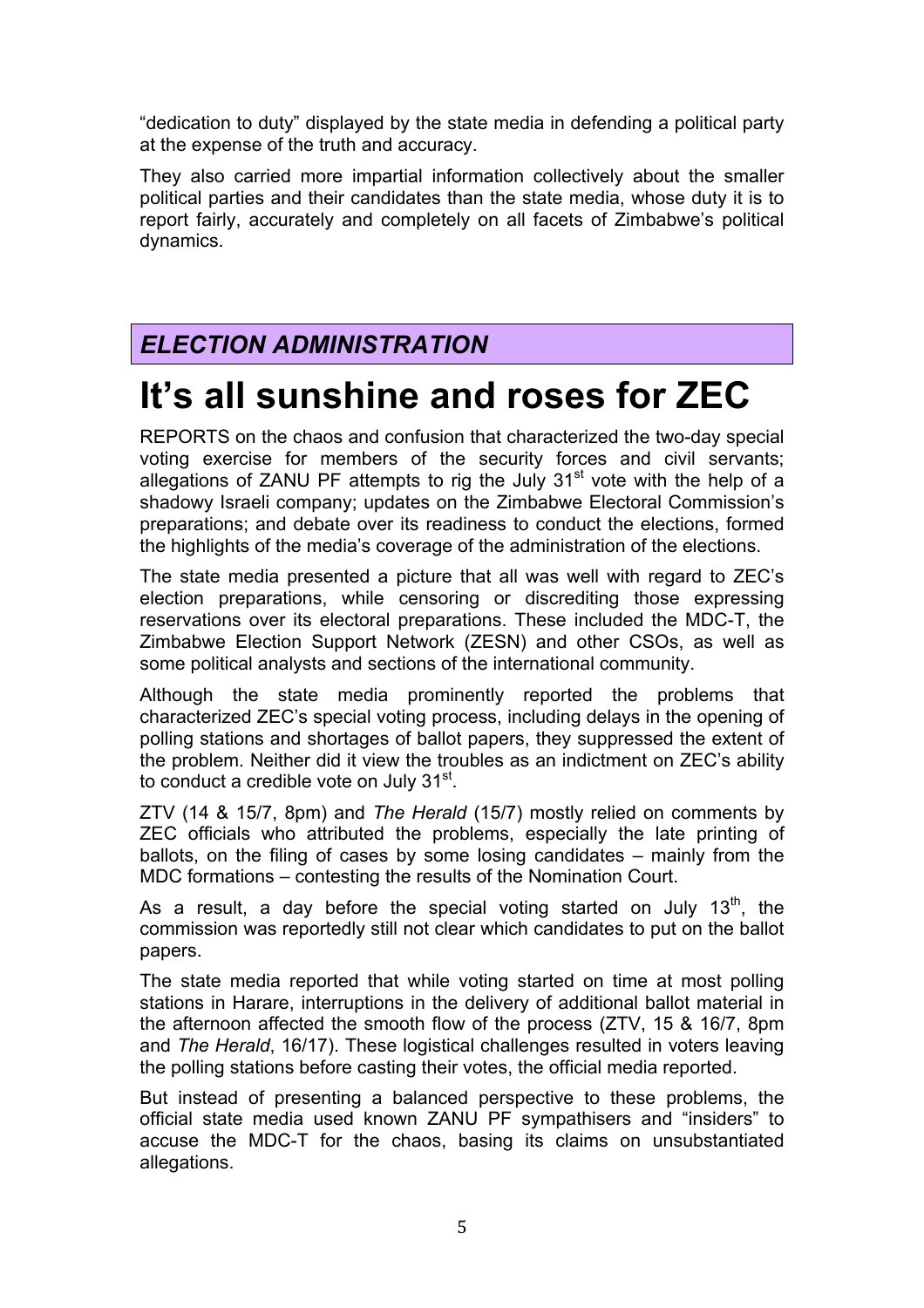For example, in an unusual front-page comment, *The Herald* (18/7) claimed that ZEC's failure to run the ballot successfully was due to deliberate attempts by the MDC formations to *"frustrate the special vote to abet their selfish campaign for poll postponement..."*

The paper ignored the MDC formations' claims (and those from civil society) that the hurried election declaration had not given ZEC enough time to run all the pre-election processes successfully before Voting Day. And *The Herald* resorted to using the unsubstantiated facts in its news story of a previous day to reinforce its allegation that *"the MDC formations went on to connive with some elements in ZEC…to sabotage the chain of command by issuing conflicting statements that fomented confusion in the deployment of ballots and the conduct of the vote."*

These specious claims attempted to deflect the debate away from the real question about whether ZEC was ready to oversee the much larger harmonized elections.

The state media also backed up its wide coverage of official statements from electoral authorities stating they were ready for the main elections with prominent reports of others endorsing these sentiments, including senior ZANU PF government officials, such as Justice Minister Patrick Chinamasa, pro-ZANU PF analysts and some sections of the international community.

In one such case, *The Herald* (20/7) splashed news that the AU's Peace and Security Council meeting in Addis Ababa the previous day, had endorsed Zimbabwe's electoral preparations.

In another, *The Herald* (23/7) quoted Register-General, Tobaiwa Mudede dismissing allegations that the voters' roll was seriously flawed or that his office was using this to allow the elections to be rigged. He was quoted saying: *"We have invited political parties to come and inspect our system, they have come, (and) they have gone without queries"*. The report used this to dismiss claims from the MDC-T and a civil society organization, the Research and Advocacy Unit, that it was flawed. The paper's editorial comment demanded the MDC-T substantiate its claims despite the fact that the proof appeared in the RAU report – which it didn't publish.

*The Herald* (25/7) also celebrated the AU's endorsement of ZEC's preparations in its front-page lead: *"AU happy with Zim poll preps*". The report was based on AU chair Nkosazana Dlamini-Zuma's statement that *"all was well and as of now everything is proceeding well"*.

The following day, *The Herald* again prominently reported Dlamini-Zuma dismissing vote-rigging claims. In response to a question asked by a journalist from the London-based *Guardian* whether the commission had received evidence of a ZANU PF rigging plot, her response was *"none of them* (the political parties) *mentioned any document; none of them even used the word rigging"*.

The private media's coverage of Zimbabwe's electoral preparations was more balanced and informative.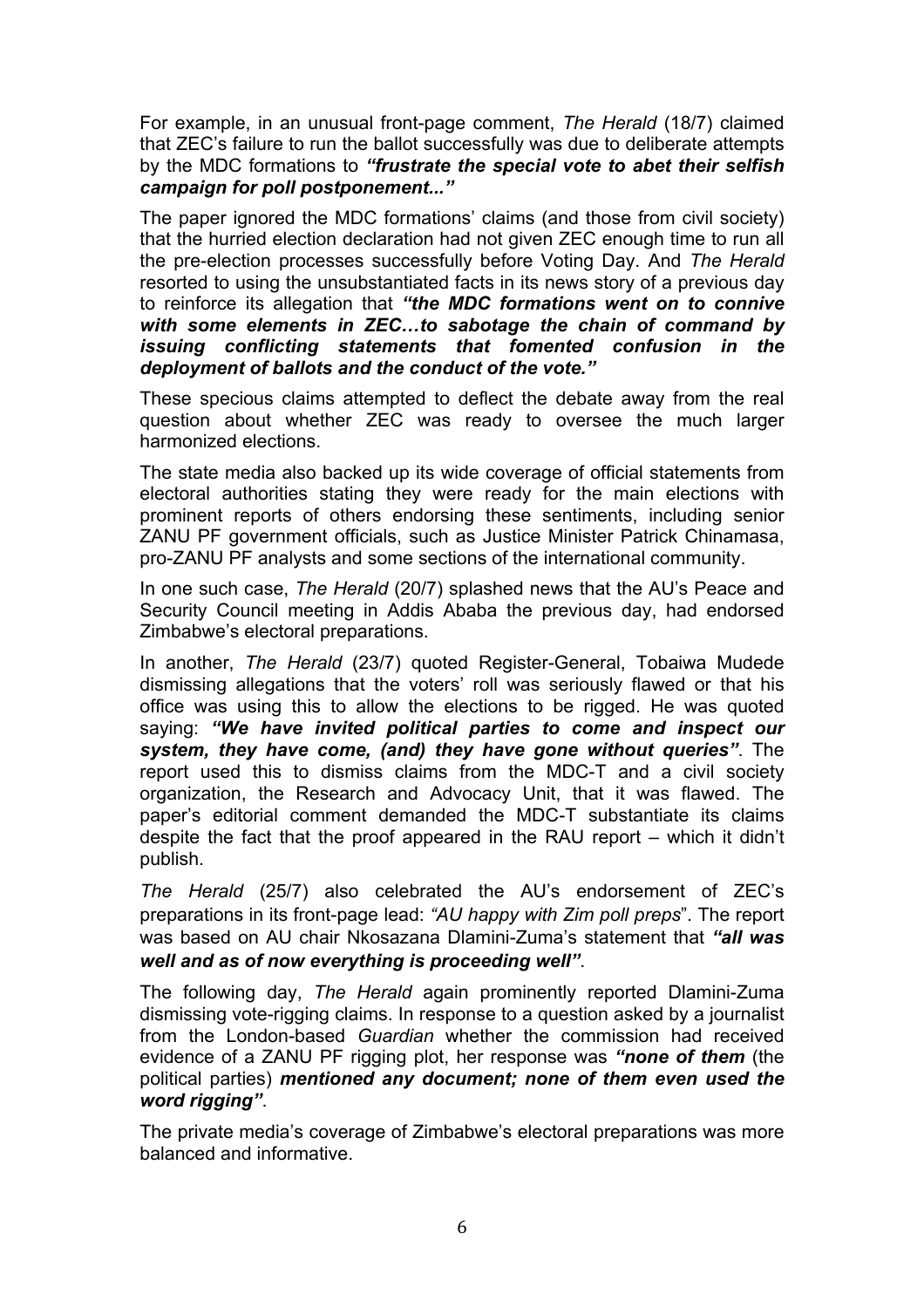Not only did they report electoral authorities and the ZANU PF arm of government and its allies expressing Zimbabwe's readiness and ability to hold smooth and credible elections, they also questioned such a possibility.

The private media cited ZEC's chaotic special voting exercise; the *"shambolic"* state of the voters' roll and the failure by the electoral authorities to make the roll publicly available in good time before the elections as violations of Zimbabwe's electoral laws and factors mitigating against the likelihood of holding free and fair elections in the country.

The private papers (notably the *Zimbabwe Independent*) and the private radio stations broadcasting into the country (Studio 7 and SW Radio Africa) also reported widely on the murky role of an Israeli company, NIKUV Projects International, allegedly hired to rig the elections in ZANU PF's favour; the printing of more than eight million ballot papers – 35% more than the 6.4 million registered voters; and the printing of ballot papers by different companies, as deepening public suspicion over the motives and transparency of the electoral authorities' preparations.

They also reported on comments by Lindiwe Zulu, a member of the team set up to assist South African President Zuma to fulfil his role as SADC facilitator to ensure Zimbabwe held an undisputed election. She was reported saying the "situation on the ground" did *"not look good"* for the conduct of credible elections; an observation that elicited an insulting response from Mugabe, whose threat to pull out of SADC was also widely reported in the private media.

*The Herald* and ZTV reported this confrontation too, but mainly in the context of threatening the credibility of the SADC facilitation efforts and Zuma's apparent lack of control over his international relations adviser. The subsequent "apology" from the South African presidency tended to corroborate this view, which the private media was less enthusiastic to portray.

The private media also largely missed the opportunity to compare serious criticisms of the electoral process raised in the "official" reports from the SADC and AU observer missions with the "free and peaceful" verdicts given by their heads of mission at the end of the election. But it was these "unofficial" statements of approval by the AU's Olusegun Obasanjo and SADC's Bernard Membe that was used by all the state media (*The Herald*, ZTV and ZBC's radio broadcasts) to drown out any doubts cast by the findings in the African observer mission reports and those from civil society.

The alleged discovery of special vote ballot paper in a dustbin at ZEC's headquarters also attracted considerable media attention. Although the MDC-T's Morgan Komichi had handed over the paper to ZEC officials, he was eventually arrested, detained and charged with electoral fraud. This led the private media to report him being a "victim" of a pernicious prosecution, while the state media viewed him as an offender.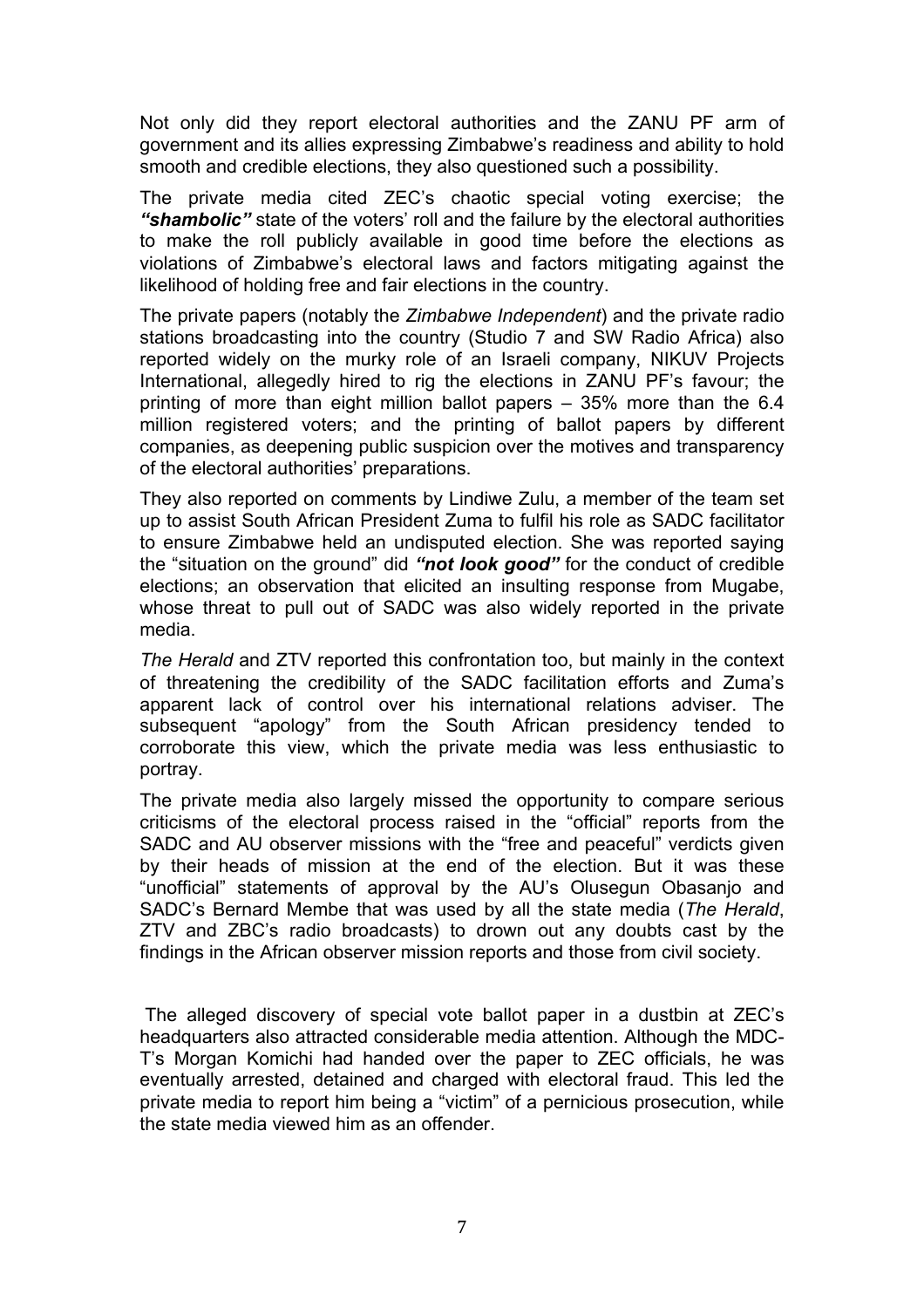### *POST-ELECTION ANALYSIS*

## **State media celebrate ZANU PF's 'landslide victory'**

THE media carried 510 stories from August  $1<sup>st</sup>$  to August  $5<sup>th</sup>$  on the July 31<sup>st</sup> harmonized elections, which were "resoundingly" won by President Mugabe and his ZANU PF party.

Of the 510 stories, 258 (51%) appeared in the private media [private papers (137) and private radio stations (121).

The remaining 252 appeared in the official media [ZBC, 158; and *The Sunday Mail and The Herald,* 94].

According to ZEC, Mugabe garnered 2,110,434 votes, while his main presidential challenger, the MDC-T's Morgan Tsvangirai polled 1,172,349 votes. Welshman Ncube of the MDC came a distant third, with 92,637 votes. Dumiso Dabengwa of ZAPU was fourth with 25,416 votes, while Kisinoti Mukwazhe of the Zimbabwe Development Party obtained 9,931 votes.

ZANU PF won 160 parliamentary seats, while the MDC-T won 49. An independent candidate, Jonathan Samukange, clinched the remaining one.

Even before ZEC began announcing the results on the evening of August  $1<sup>st</sup>$ , social media networks were already abuzz with news of a "landslide" ZANU PF victory.

So it was no surprise for the millions of "connected" Zimbabweans on August 2<sup>nd</sup> to read headlines reflecting these predictions.

*The Herald* (2/8)'s front-page lead celebrated ZANU PF's *"landslide victory"*  and *"clean sweeps"* of entire provinces as being a reflection of the people's will. In the accompanying editorial comment it could not help making an intolerant jibe at ZANU PF's main opposition: *"We are glad Zimbabweans showed their disdain by resoundingly rejecting the MDC-T's quisling politics"* and expanded on ZANU PF's mantra of how the MDC-T and their *"Western handlers"* had been snubbed by the people.

But it was in a page three news story entitled, *'Winning Candidates Celebrate'*  that the paper really tore up the professional journalism rule book by indulging in an uncouth editorial comment to describe the MDC-T as an unwanted deflowered virgin: *"...the popularity the opposition seemed to enjoy among urbanites in the last three general elections had more to do with its virginity; once it was deflowered in the inclusive government it became the village bicycle no suitor took seriously"*.

The private media however, while reporting the election results led with news that the MDC-T leader had declared the elections *"null and void"* as a result of the alleged fraud and electoral irregularities that characterized the exercise.

These media quoted Tsvangirai citing a list of these, starting with ZEC's refusal to provide the contesting parties and observers with a consolidated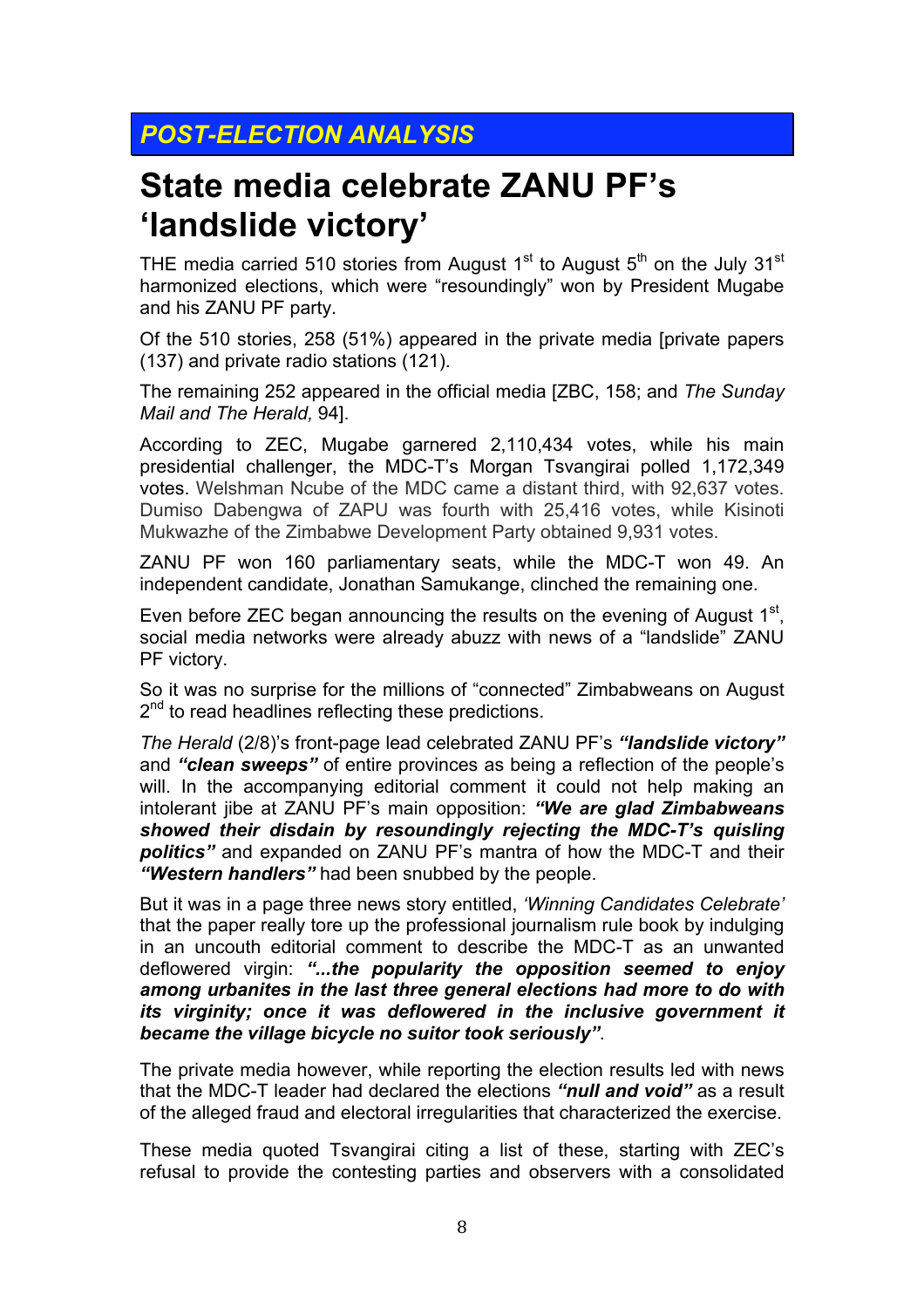voters' roll, as provided for by the electoral laws.

And the private media also reported the findings of the civic election watchdog, ZESN reporting the poll as being *"seriously compromised"*. They all reported ZESN's allegation that up to three-quarters of a million voters had been unable to vote in urban areas as a result of various electoral shortcomings, including a faulty voters' roll and an deficient voter registration exercise that denied thousands the chance to register for this election.

By comparison, coverage in ZBC's main evening news bulletins (1/8, 8pm) and *The Herald* (2/8) was dismissive. For instance, under a story headlined, *'Tsvangirai's poll stance rapped'*, *The Herald* reported a former ZANU PF veteran, Margaret Dongo, describing his move as being a U- turn on his initial faith in the election and *"a clear sign of a man who has no clue what to do next after suffering such a crushing defeat".*

Instead of reporting Tsvangirai's complaints in this story, the paper hid them towards the end of its story on ZANU PF's impending victory.

The paper also reported ZEC chairperson Rita Makarau, dismissing concerns raised over the validity of the voters' roll. Regarding the *"alleged irregularities in the voters' roll..."* she said: *"...the voice of the people should be given preference as opposed to irregularities in a roll"*. She blamed the parties for not following up on the irregularities that they had found in the document.

The state media then embarked on a campaign to brush aside concerns of irregularities with a barrage of preliminary statements of the various African election observer missions and some sections of the domestic and international community, which all commended the peaceful environment in which the poll was conducted and urged Tsvangirai to accept defeat.

These included the SADC Electoral Commissions Forum (SADC-ECF), SADC Parliamentary Forum observer mission, COMESA observer mission, AU's observer missions, most SADC and African countries, the December 12 Movement, Pacific and Caribbean countries, Russia, China, and the UN.

Contrary to the buoyant reportage in the state-owned media, the private media presented a gloomy mood, which endorsed their claim that Mugabe's victory had cast a cloud over Zimbabwe's future.

For example, T*he Daily News on Sunday* (4/8) quoted Tsvangirai saying the country was in *"mourning"*, while *The Standard* conducted a snap survey, which showed that Bulawayo was in a *"sombre mood after Mugabe's victory"*.

Instead of celebrating Mugabe's victory, the private media focused on the implications of the result of the poll and continued to expose electoral irregularities that were "rampant" during the polls.

The private media also enlisted the opinions of economists who reflected on the significance of Mugabe's victory and how it would impact on the country's economic future. *The Daily News on Sunday* quoted renowned economist, John Robertson saying it would *"indeed bleed the economy"* and *"discourage investors"*. In another report, entitled *"ZANU PF's policies will*